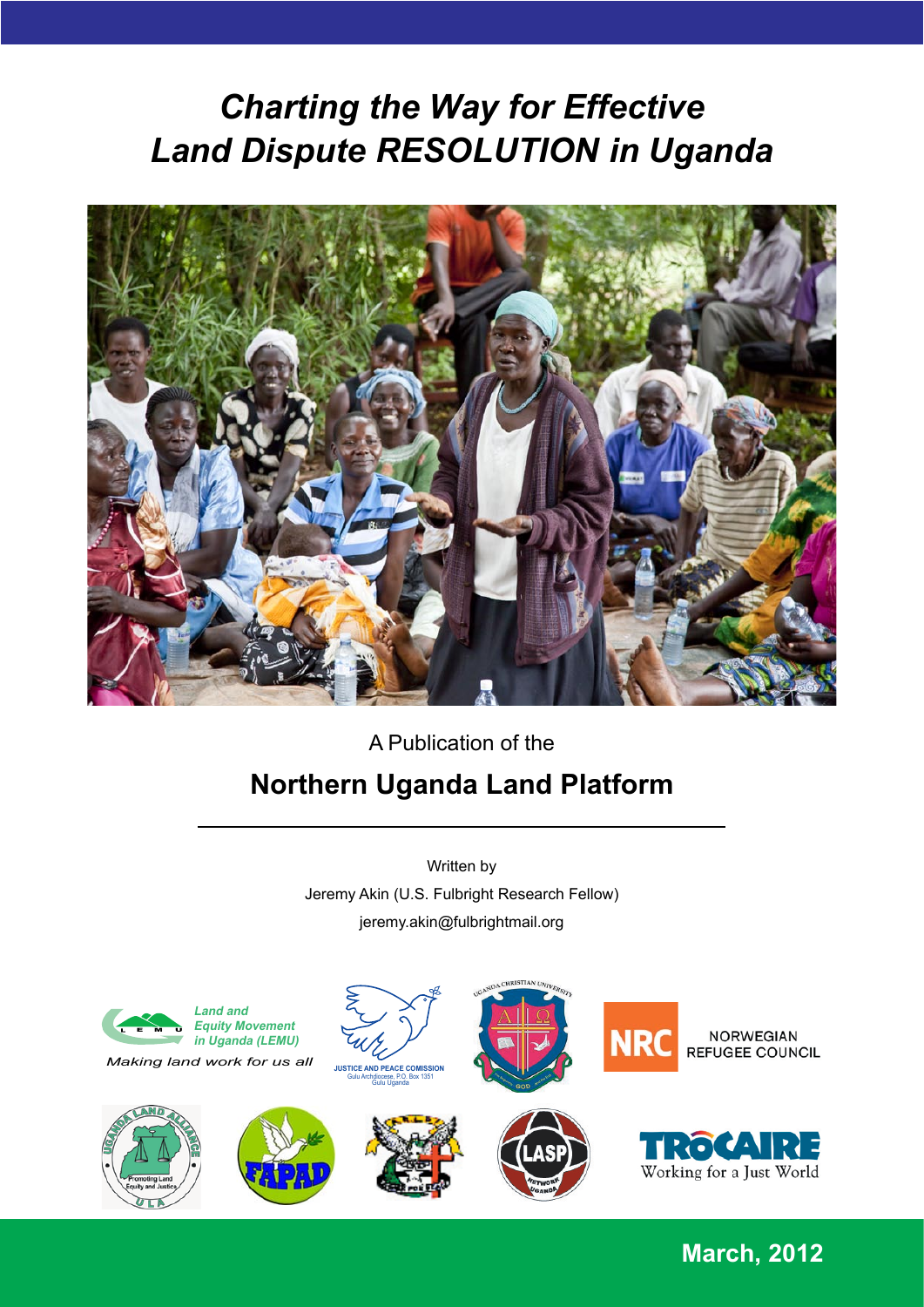#### **The Problem**

Recent studies show that disputes over customary land—which accounts for 80 percent of the country and nearly all land in Northern Uganda—are on the rise, especially in the wake of new investment schemes, mass returns from displacement, and unchecked population growth.1 With agriculture accounting for 82 percent of the country's labour force and nearly a quarter of its Gross Domestic Product<sup>2</sup> , the excess of these disputes threatens Uganda's social stability and economic development, especially in the post-war North.<sup>3</sup>

If land is life for ordinary Ugandans, then land conflicts are fights for survival. Sadly, this means that brutality is an element in many land disputes. Arson, destruction of property, witchcraft, assault, murder <sup>4</sup>, and exploitation of the weak (women, children, the aged, and the sick) by the strong (those with money, political ties, education, and/or physical might) often characterize these wrangles.

Having two competing legal systems has not helped the situation, either. Many people who face land conflict are confused about where to go to sort out their problems. Thus, a wide variety of actors—ranging from civic groups to cultural institutions to the Police—have stepped in to try and help parties navigate the gaps between the clan- and court-based justice systems. <sup>5</sup> Still, the very nature of customary tenure, in that land is managed according to locally established customs, presents key questions for those seeking to resolve these cases in culturally appropriate and legally effective ways.

Most efforts to mediate land disputes in Northern Uganda have gone unrecorded and unanalysed to see whether these processes are fair, making a lasting positive impact, and uphold state and customary law.<sup>6</sup> If these interventions are not carefully examined, who is to know whether they are contributing to the solution or problem of rampant land injustice in the region? And if actors continue to "mediate in the dark" in areas plagued by insecurity and vulnerability, how can we be sure the settlement agreements that result are not just veneers over deliberate land rights abuse?7

7 Dennison, D. B. & Akin, J. (2011), *"What we meant for good: Intentions and consequences in Uganda."*

<sup>1</sup> Rugadya, M. (2008), Northern Uganda Land Study for the World Bank; IOM, UNDP, NRC (2010), *Land or Else: Land-Based Conflict, Vulnerability, and Disintegration in Northern Uganda; Rugadya, M. (2009), Escalating Land Conflicts in Uganda: A Review of Evidence from Recent Studies and Surveys.* 

<sup>2</sup> CIA World Factbook (2011).

<sup>3</sup> Kigula, J. (1993). The Uganda Bureau of Statistics found in 2006 that 6.7 percent of households nationwide reported having had a land dispute, while the prevalence rate is upwards of 16.4 percent in the post-conflict North (Rugadya, M. (2008)).

<sup>4</sup> Land and Equity Movement in Uganda (LEMU) and Arbeiter Samariter Bund (ASB) (2010). "Unable to Return: Profiles of Internally Displaced Persons Seeking Defense of their Customary Land Rights" (working paper)

<sup>5</sup> While Section 88 of the *Land Act* gives traditional authorities power to determine or mediate disputes over customary land, section 10(1)(b) of the *Local Council Court Act* (2006) establishes the LC 2 as the court of first instance for land disputes and does not include traditional authorities anywhere in the reporting process. This is problematic in regions such as Lango, Teso, and Acholi where, most people prefer to first bring their disputes to clan bodies that arbitrate, mediate, or conduct other reconciliatory processes. (See Uganda Land Alliance (2010), *"Milestones towards the integration of informal justice mechanisms into the formal system: Findings from Amuru, Apac, and Katakwi Districts,"* pg. 15; LEMU (2009), "Let's face up to land grabbing," Brief No. 3, pg. 2; IOM, UNDP, NRC (2010), pg. 33; Mugambwa (2002), pg. 110.)

<sup>6</sup> Kakooza, A. C. (2007), *"Land dispute settlement in Uganda: Exploring the efficacy of the mediation option."*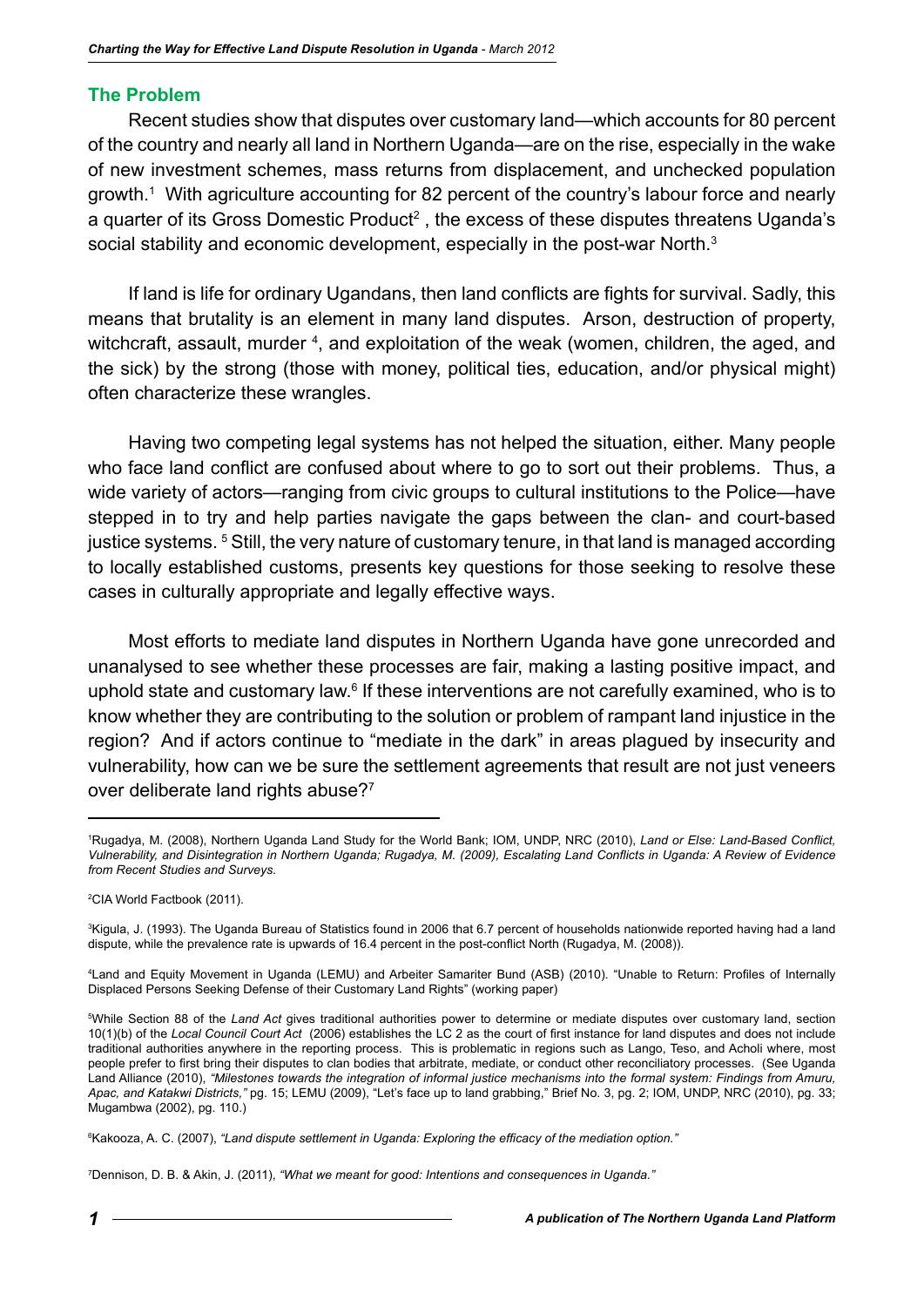As members of the Northern Uganda Land Platform, a group formed in 2010 to coordinate land policy and practice across the region and now representing more than 25 organisations, we set out to answer these questions. This paper summarizes the findings of our study and the recommendations that have come from months of research, critical dialogue, and reflection.

#### **The Land ADR-tistry Study**

It is commonly said in Uganda that if an NGO or a politician wants to get chased out of an area, they should get involved in land issues.

But in January 2011, the members of the Northern Uganda Land Partners Platform met and agreed to begin an in-depth assessment of current land alternative dispute resolution  $(ADR)$  efforts in the region. $8$  With clearance from the National Council for Science and Technology,<sup>9</sup> the appointed team conducted field visits with different members of the Platform for more than 12 weeks between March and July 2011.<sup>10</sup> Five member organizations were chosen as Primary Informant NGOs for their role as active, experienced, and leading land ADR actors in the region and their wide geographic coverage representing 8 Districts within Lango and Acholi. Secondary Informant NGOs were those met during the course of the study whose unique involvement in different forms of land ADR struck the researchers as important to include.

The purpose of this investigation was to find out exactly what is happening on the ground regarding land dispute resolution. The central research questions were:

- *1) What ADR approaches are practitioners using today to resolve land conflicts in Northern Uganda?*
- *2) What practices are associated with 'successful' outcomes?*
- *3) What practices are associated with 'unsuccessful' outcomes?*

To answer these questions, the researchers observed more than 10 field mediations led by various NGOs and community actors and reviewed NGO caseload records representing a total of 1406 cases over a period of 3 years. In addition, the researchers conducted extensive interviews with 12 NGO legal staff, 55 community mediators, and 25 participants in prior mediations.

Community actors were selected on the basis of their good working relationship with participating NGOsCommunity actors were selected on the basis of their good working relationship with the NGO, length of experience in handling land disputes in areas known as

<sup>8</sup> See Northern Uganda Land Platform meeting minutes, 24-25th January 2011, Lira Town.

<sup>9</sup> UNCST Study No. SS-2522

<sup>10</sup>The research team was comprised of: Jeremy Akin (U.S. Fulbright Researcher, Faculty of Law, Uganda Christian University); Katono Isaac (Ph.D., Faculty of Business and Administration, UCU); and Odongo Martin (Luo interpreter, Driver, Co-analyst, LEMU)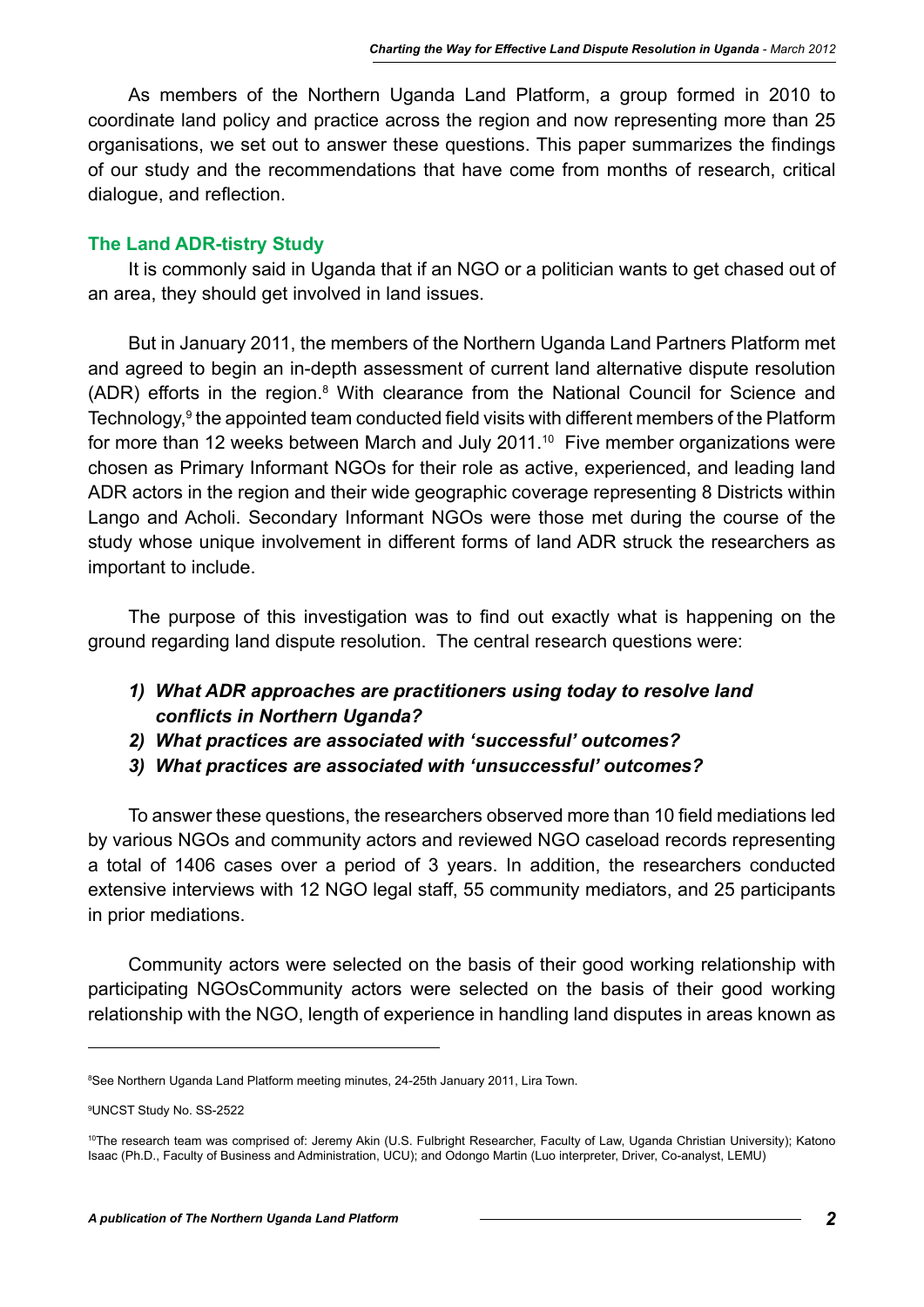"hotspots" for land conflict, and the level of public legitimacy given to their ADR efforts. Prior mediation participants represent both 'successful' and 'unsuccessful' cases and were party to a land dispute reported to and/or mediated by the affiliate NGO or community actor within the past 7 years (since 2005, the year in which significant numbers of Internally Displaced Persons (IDPs) began returning home from the camps).

The researchers manually entered and analyzed available caseload data using Microsoft Excel. To supplement the Recommendations portion of the study, they also facilitated a large Focus Group Discussion of 35 NGO and community practitioners during the Platform meeting on 18-19 July, 2011 in Lira Town. This meeting featured small group breakout sessions for focused discussion of key issues.

### *Major Findings from the Study*

- **• At least seventeen (17) different actors are involved in settling land disputes on the ground.** These include: 1) Clan leaders; 2) Cultural Institutions; 3) Police; 4) LC 1 Courts; 5) LC 2 Courts; 6) LC 3 Courts; 7) Sub-county Land Conflict Mitigation Committees; 8) District Courts; 9) Traditional land chiefs: RwodiKweri (Acholi), Adwong Wang Tic (Lango); 10) Community paralegals; 11) NGO staff; 12) Advocates; 13) Resident State Attorneys (RSAs); 14) Resident District Commissioners (RDCs); 15) Clergy/Religious Leaders; 16) Traditional Healers/Witches; and 17) Chief Magistrates Court.
- **• Forum shopping is common.** The wide variety of land dispute resolution actors enables parties to choose the way their case is handled. In a sample of 25 prior participants in NGO-led mediations, the average number of places each case had been reported was 3.44. The median for this data set was 3.
- Actors use a variety of Alternative Dispute Resolution (ADR) styles<sup>11</sup> to resolve **land disputes.**



<sup>11</sup>Brainch, Brenda (2006). This diagram represents only a simplified version of the various types of dispute resolution found on the ground.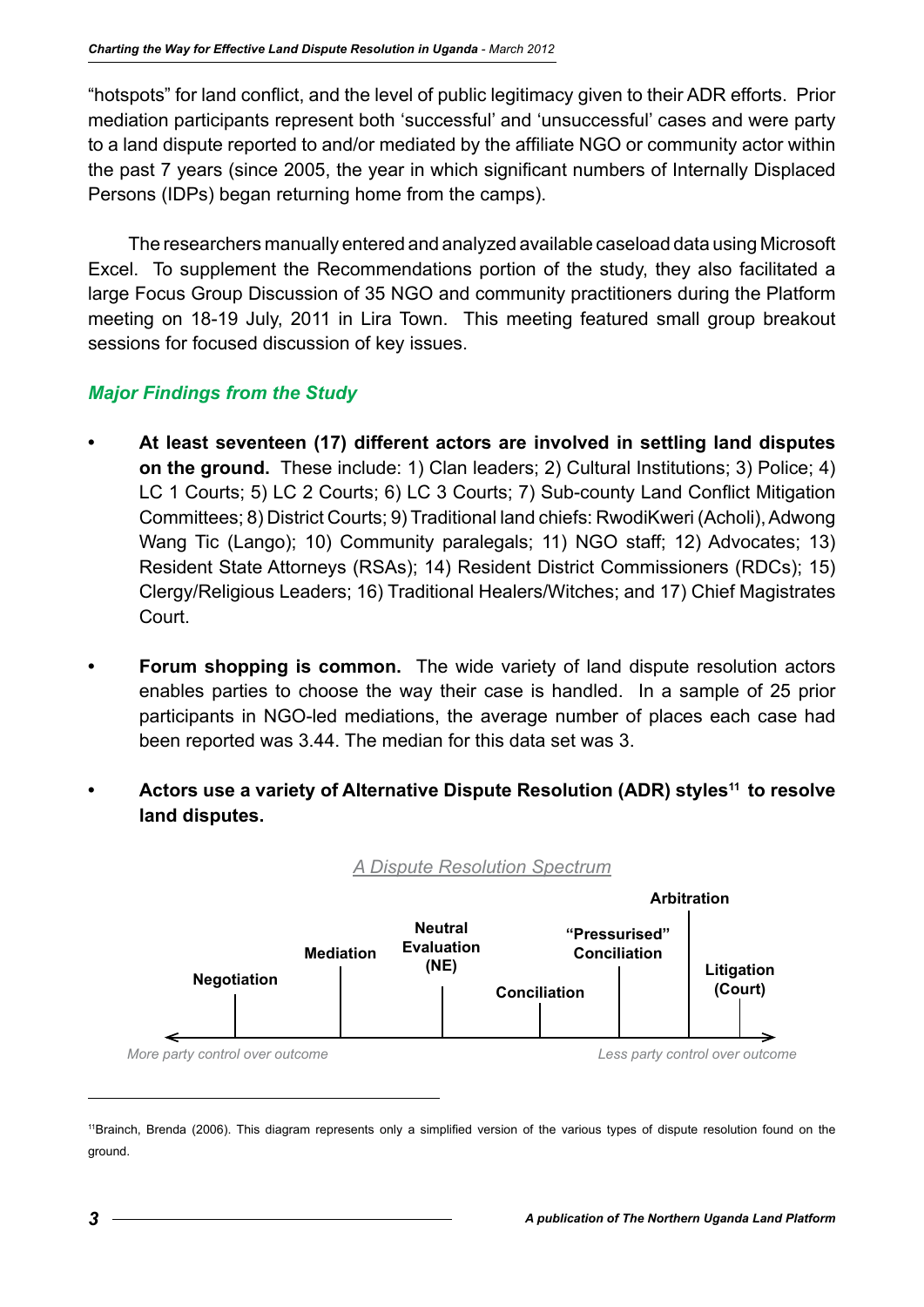Data reveals that practitioners use every strategy from mediation, to litigation, to everything in between to approach land conflicts. Most community actors describe or perform their "mediations" as situated more on the adjudicative (less party control over outcome) side of the dispute resolution spectrum. Of the 7 NGOs featured in the study, 6 incorporate some kind of Neutral Evaluation (NE) based on customary and/or state laws into their approach.

- **Different types of ADR work better with different types of cases**. For instance, Conciliation—a process in which a third party guides the persons they feel is the "winner" to give concessions to the "loser"—is associated with greater settlement rates in Contested Land Gifts and Sales. Mediation, on the other hand—a process in which a third party helps the parties reach a mutually acceptable "win-win" solution—is associated with greater settlement rates in Family Land Wrangles, Inter-clan disputes, and Contested Ownership cases.
- **NGOs need increased capacity** to manage growing caseloads. Records from three leading NGOs<sup>12</sup> show that while the total number of reported land disputes during 2008-2010 is on the rise (from 161 to 206), the total number of "resolved" cases is decreasing (from 41 in 2008, to 24 in 2010). At the same time, the size of the yearly backlog of "pending" cases is growing (from 96 to 137).



In each of these NGOs, the share of "resolved" cases is decreasing over time.

 $12$ The small size of this dataset represents what little data is currently available. Of the five primary informant NGOs (V, W, X, Y, and Z), four keep annual caseload records. Of these, only three (X, Y, and Z) have specific data concerning the types and status of land disputes that come before them.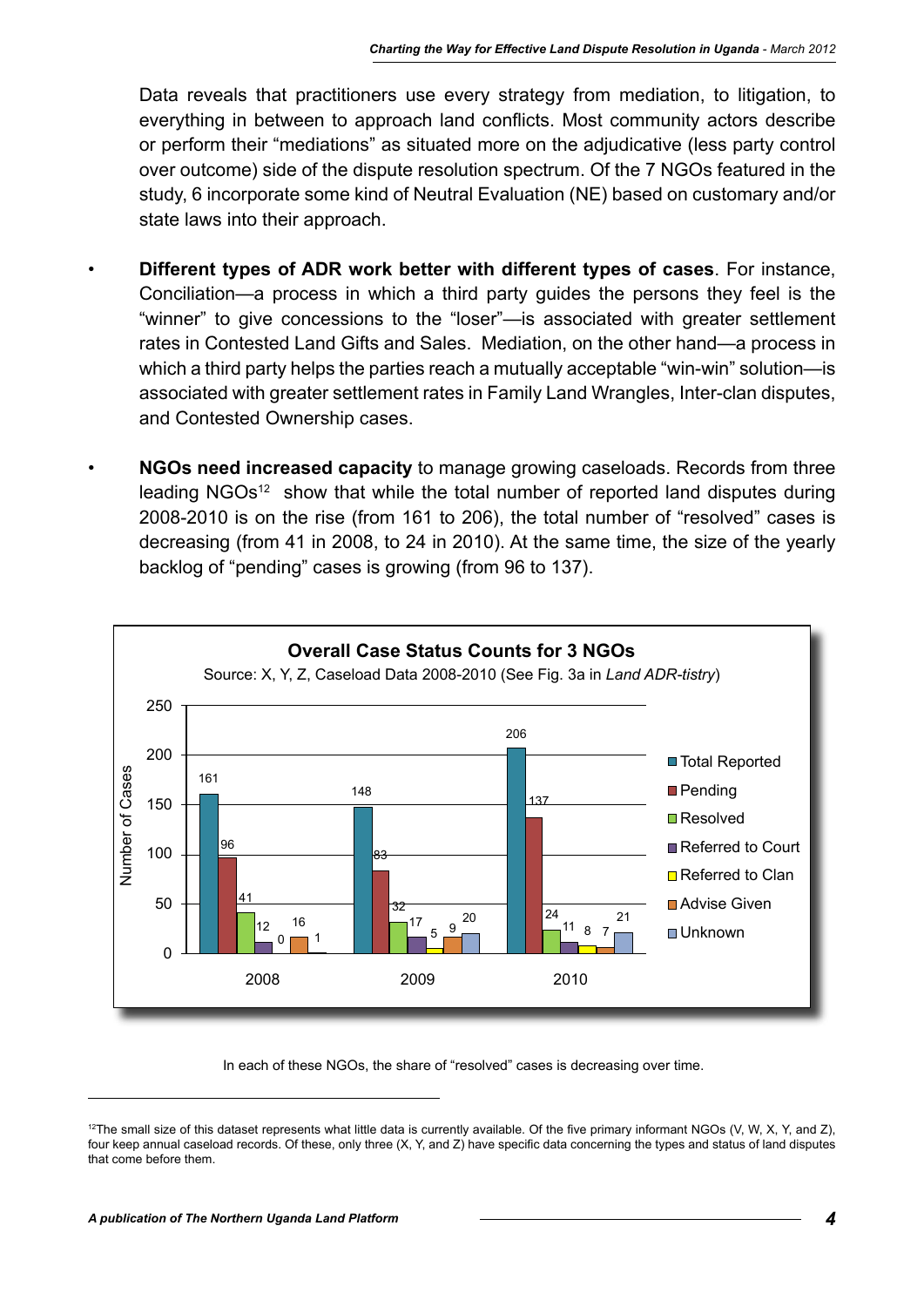

Source: X, Y, Z Caseload Data 2008-2010. (See Figures 4a, b in *Land ADR-tistry*)

For all their hard work, NGOs have a limited carrying capacity. The rate at which these three NGO mediation teams tend to digest land disputes is around 45-70 cases per year. Thus, cases above and beyond this cap are likely to remain pending. If the case processing rate of these NGOs remains constant while the number of reported land cases steadily rises, it is no surprise that the share of pending cases will increase while the share of resolved cases continues to decrease. Data shows that another reason for this trend may lie in the difficulty of the kinds of land disputes being reported over time, since some are less likely to be resolved than others.

- **• Some types of land disputes are more likely resolve through ADR than others.**
	- o The types most likely to go unresolved through ADR include: Contested Ownership, Inter-clan disputes, and Contested Land Gifts.
	- o The types most likely to be resolved through ADR include: Contested Land Sales, Boundary/Encroachment, and Family Land Wrangles.

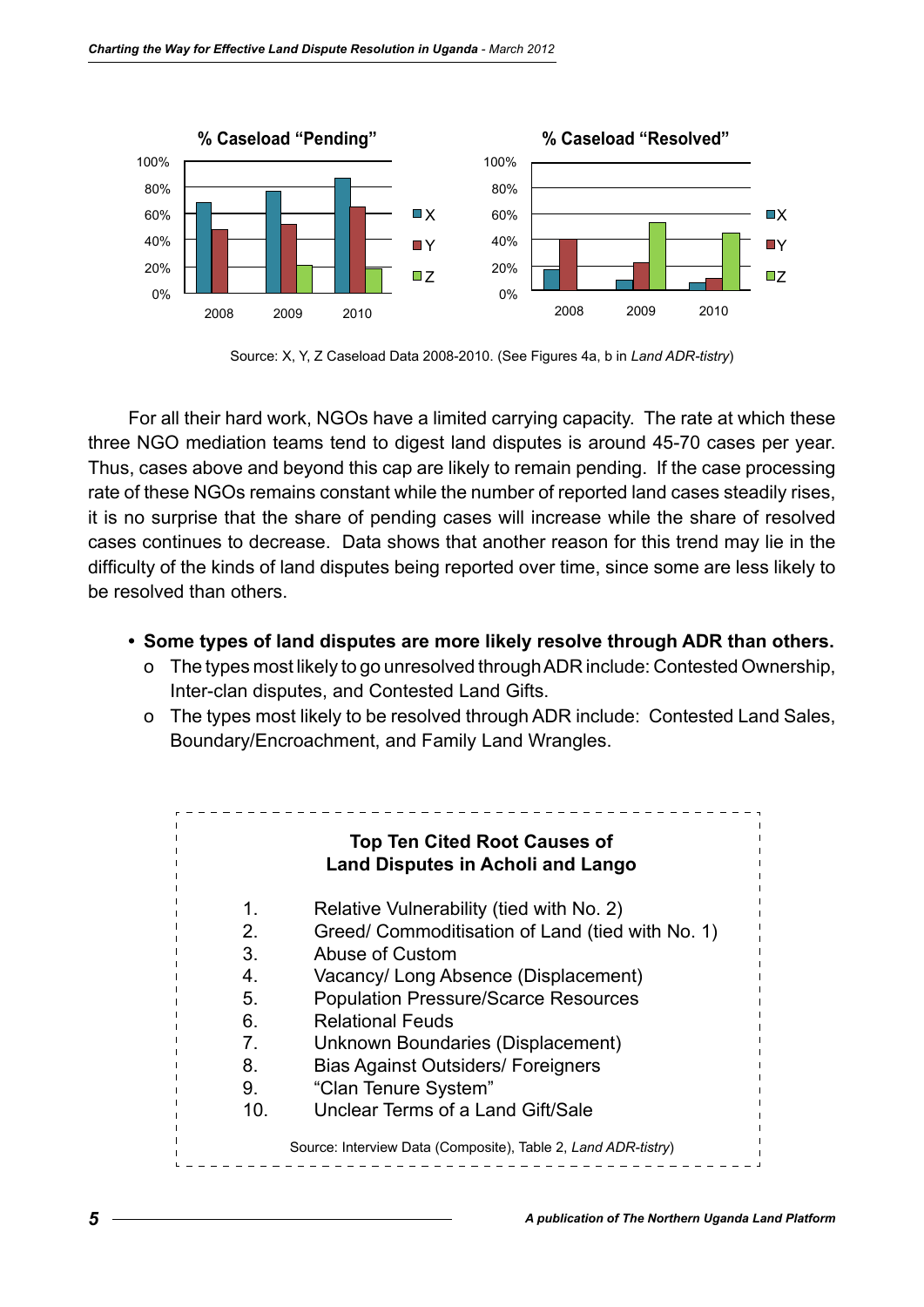- The type of case most frequently unresolved is *Contested Ownership*. A top root cause for land conflict is *Relative Vulnerability*. **Together, these findings suggest that Land Grabbing is prevalent.**
	- o Contested ownership —where one party claims the land occupied by another —is a label that syncs very well with the "It's mine, now you leave!" storyline seen to characterize many Land Grabbing cases. Moreover, the Relative Vulnerability — cited as a top root cause — matches precisely with the definition of land grabbing<sup>13</sup> as a situation in which party A is intentionally seeking to take advantage of some perceived weakness in B in order to claim B's land. Taken together, these two findings confirm what many locals already know: predatory land grabbing is prevalent in Northern Uganda today.
- **The lack of reliable enforcement compels land ADR actors to refer parties "up the ladder" to find justice.**
	- o Currently, land ADR actors are deciding, determining and negotiating resolutions to cases, only to later refer them "up the ladder" when one party proves uncooperative.
	- o An uncomfortable 50 percent (9 out of 18) of prior Complainant interviewees indicate that, despite having won their land case with no appeal made against the ruling, they were "referred" to the next level by the clan, LC 2, or LC 3 Court because the Respondent refused to comply with the decision. One man in Amuru District informs that court brokers are charging 6 million UGX to enforce an LC 3 ruling in his favour. To him, and to many others in Northern Uganda, this price of justice is simply out of reach.
	- o NGOs and other community actors are simply not able to guarantee the authority of the mediation agreements they facilitate.
	- o This practice of appeals by the winning party greatly undermines the social legitimacy of the LC courts, clans, and NGOs to provide meaningful and decisive outcomes. People involved in such disputes often become frustrated by the delays, costs, and lack of recourse associated with this process. Some who feel greatly wronged even express active interest in taking the law into their own hands.
- **Land disputes have personality.** "Genuine" land disputes are characterized by the sincerity of each party and their willingness to mediate in good faith to find a solution. "Land Grabbing" cases, however, are those in which party A is deliberately seeking to take advantage of some weakness in B in order to claim B's land. Here, one party approaches the process not in good faith, but with a predatory agenda. These types of situations may not really be land disputes at all and thus require a stronger, more authoritative intervention than homespun negotiation.<sup>14</sup>

<sup>13</sup>Presented by seminar participants—including land ADR actors from national and international NGOs, communities, traditional institutions, and advocates—during a meeting of the Northern Uganda Land Partners Platform, 18-19th July, 2011 in Lira.

<sup>&</sup>lt;sup>14</sup>They may also require offering alternatives to land grabbing, such as jobs and livelihood projects.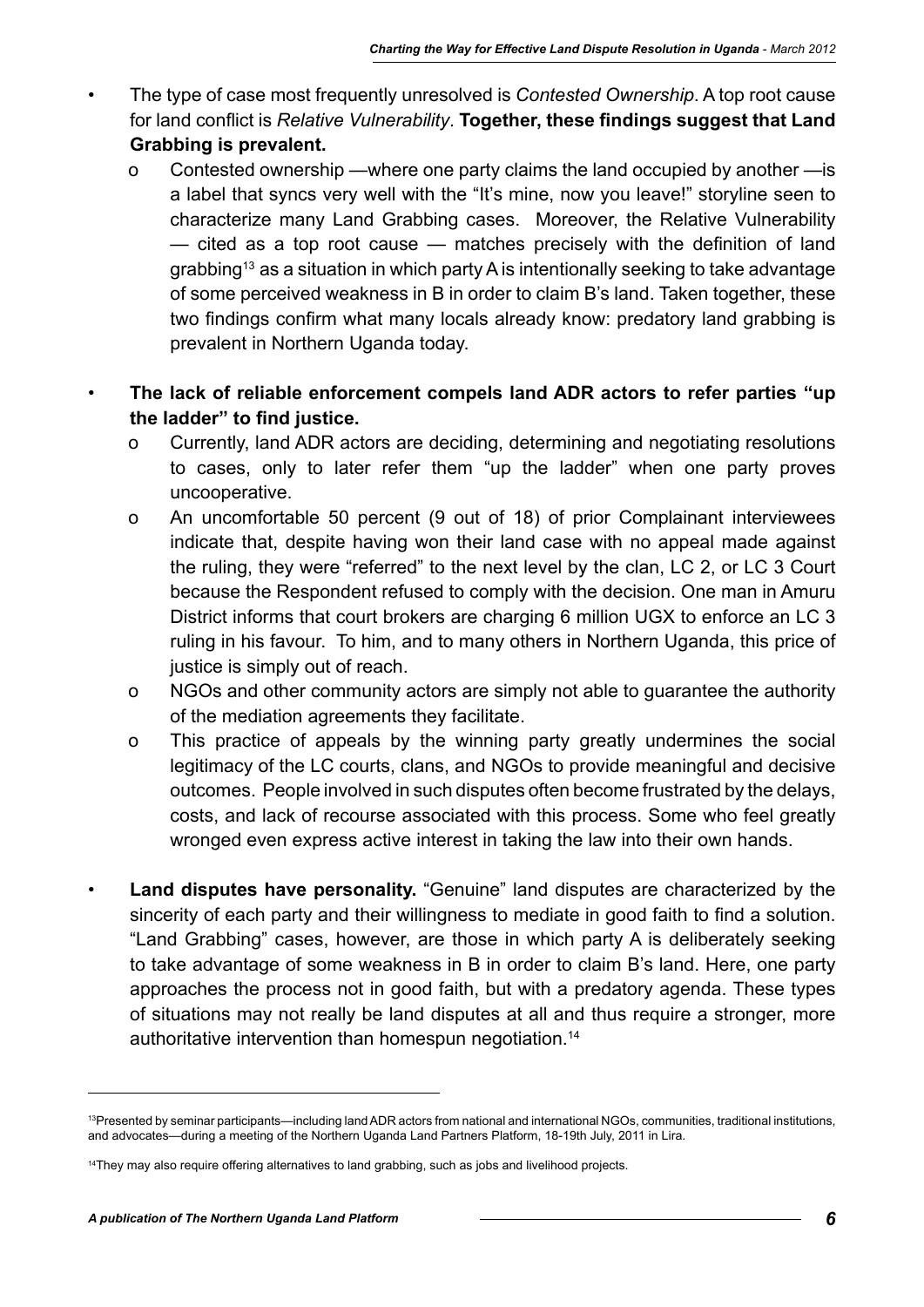- **• Mediation and other ADR styles that rely on the parties' good faith to be effective may not be appropriate in serious cases of Land Grabbing.**
	- In processes where parties (rather than a judge or the state) have more control over decision-making, powerful parties seeking to take advantage of the other party may also use this opportunity to take advantage of the system by refusing to either: 1) participate at all or 2) honour the promises they make. This suggests that ADR strategies that rely on the sincerity and voluntary willingness of parties to participate often—but not always <sup>15</sup>—fall short when one party has an intentionally abusive agenda.
	- *This has important implications for land dispute resolution in Uganda.* Since the formal authorities in place—Local Council Courts, Magistrates, and police currently do not adequately recognize, address, or enforce decisions against land grabbing16, it is doubtful whether non-binding mediation and conciliation alone can serve to end the climate of fear and impunity surrounding land grabbing in Northern Uganda. Some form of reliable enforcement is needed.

## **POLICY RECOMMENDATIONS**

*The following proposals are intended to be starting points for discussion among policymakers and practitioners alike. They have each been refined through months of debate among Platform members and are agreed upon as being of great importance to the attainment of land justice in Uganda.*

### *1) Clarify the reporting pathway for all land disputes.*

A legal environment of uncertainty and criss-crossing frameworks allows land criminals to manipulate the justice system to their advantage. This has been the case in Northern Uganda for several decades. This trend of abusive forum shopping can be reversed, however, by clearing up the confusion about where to appropriately report land disputes.

We propose the following single pathway for disputes arising over land under customary tenure from now on:

### *Clan Hierarchy → G1 Magistrate → High Court*

If the parties reach an agreement in mediation, then a copy of the agreement is filed with the court as a Consent Judgment. If the case is arbitrated, the arbitrator's judgment is written and filed with court. In both processes, the case is then considered closed and cannot be appealed, except in extreme circumstances.

<sup>15</sup>According to X, Y, and Z Caseload Data, a total of 10 Land Grabbing cases were recorded as "Resolved" during 2008-2010. This represents 23% of all such cases reported, and may either mean that the disputes were simply settled and not truly resolved—which interview data from prior participants suggests—or were actually effective in changing the hearts of those seeking to grab land.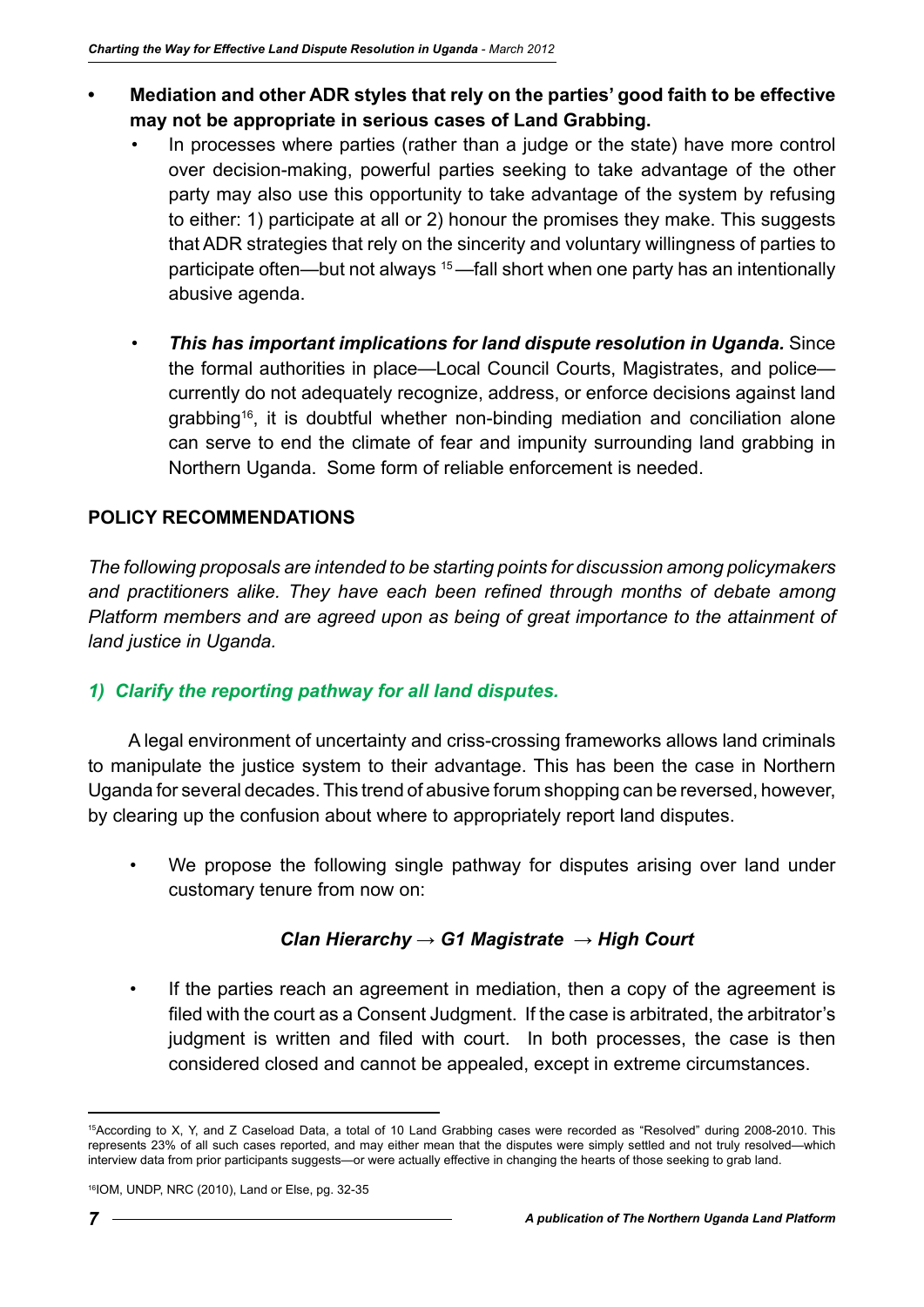• If the parties fail to reach an agreement in mediation, or to accept the arbitral judgment, then the case proceeds to the regular court process.

To ensure that decisions take into account this history of a case, it is vital that these courts obtain and consider the records of proceedings from all lower courts that have previously heard the case. (This does not include minutes taken during mediations). This coordination will help improve public confidence in the judiciary, since fully informed rulings are less likely to be perceived as arbitrary.

# *2) Clarify enforcement mechanisms to identify and address land crimes.*

Up to now, stakeholders continue to debate who is responsible for handling landrelated crimes. Should it be police? Court brokers? Clan askaris? Meanwhile, however, these situations are going unaddressed and citizens are faced with the grim option of taking the law into their own hands. Without reliable enforcement for court decisions and mediated agreements, parties have little confidence that their land rights will be respected. This lack of accountability makes it easy for people to grab land and get away with it. In reality, failure to abide by a court ruling or mediated Consent Judgment qualifies as Contempt of Court, and needs to be effectively dealt with.

# *3) Recognize land grabbing and land grabbing attempts as the crimes they are.*

- Three criteria must be met to determine whether a land case is "Genuine" or "Land Grabbing":
	- 1) **INTENT—** reasonable proof that one party intends to take advantage of the other;
	- 2) **VULNERABILITY—**the relative strength (power) and weakness (vulnerability) of each party; and
	- 3) **ANALYSIS OF LAND RIGHTS—**understanding who has what rights to the land under custom. Family and social relationships usually determine these.<sup>17</sup>
- **• Mediation should no longer be the preferred method to deal with cases deemed to be "Land Grabbing".** Due to their criminal and bad faith nature, Land Grabbing cases should instead be handled by the courts (beginning at the Magistrate Grade 1 Court).
- **• Police must be equipped and supported** to effectively deal with land crimes. Police should be trained in customary tenure, mediation skills, and issues concerning land grabbing.

<sup>17</sup>Section 27 of the *Land Act* states that land under customary tenure is governed *"in accordance with the customs, traditions, and practices of the community concerned…"* In essence, therefore, when someone violates another's legitimate customary land rights, this person is also breaking a state law.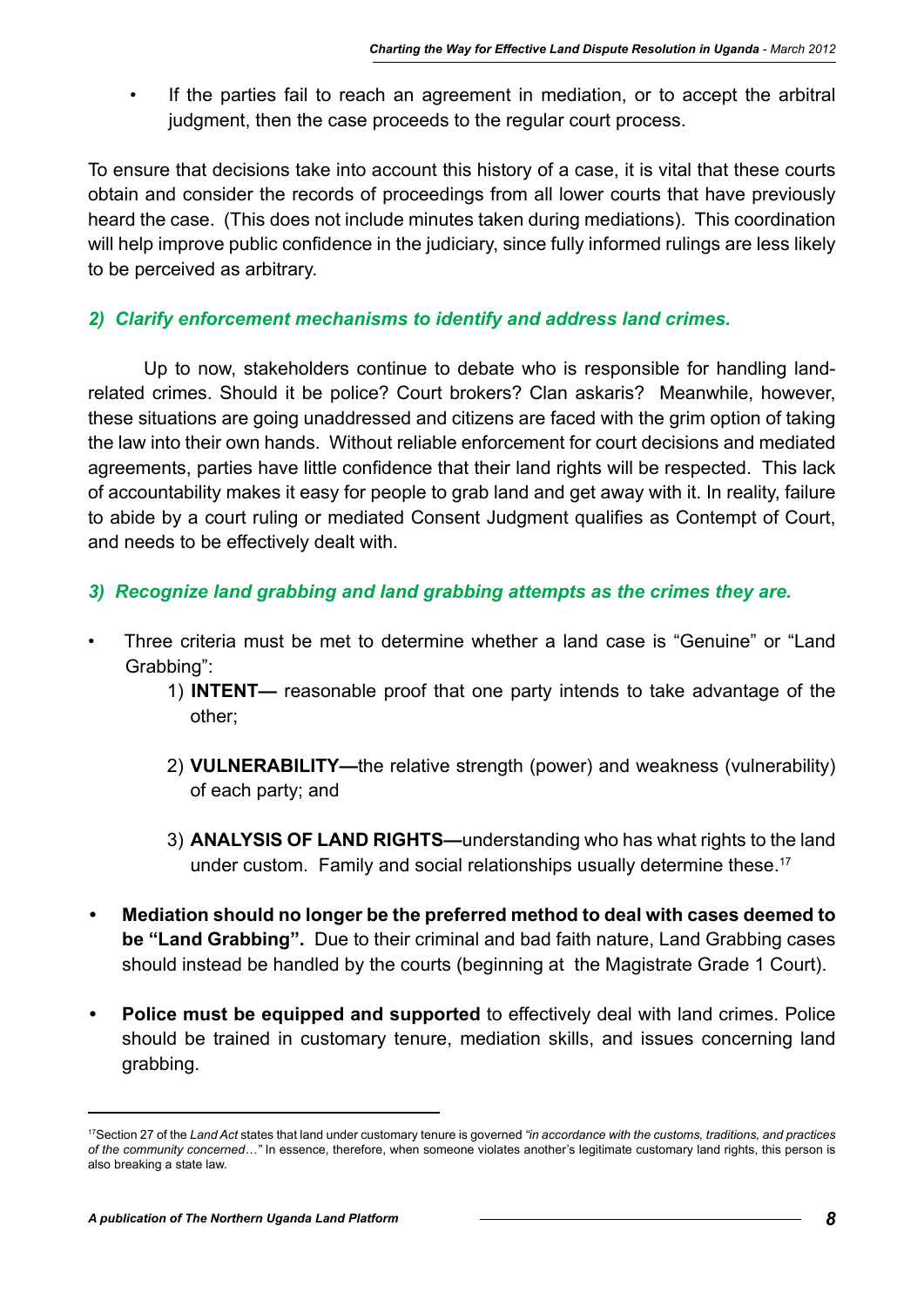• Budgeted resources are needed to cover the cost for this enforcement response. This will prevent poor parties from being unable to "afford justice" by having to pay for costs such as fuel for police motorbikes.

### *4) Harmonise land dispute records using a common Caseload Management System.*

Inconsistencies in terminology, types of data captured, and storage tools among today's land dispute resolution actors make it difficult to paint a bigger picture of land disputes in Northern Uganda. This bigger picture is critical because it allows stakeholders and policymakers to understand and respond to realities on the ground.

- **Key land dispute resolution players must agree on what data are most important to gather**, specific to each case and party. For example:
	- Age, gender, marital status
	- Relationship of Complainant to Respondent
	- Where case was previously reported
	- Vulnerability factors (disabled, childless, widow, etc.)
	- Follow-up data to document improvements in behaviour, living conditions post-intervention
- **Design and test-pilot a common Case Intake Form** that features agreed upon data items to be collected when registering a case. The streamlined data on these forms can later be entered in an electronic database with the help of Legal Aid Service Providers' Network (LASPNET).
- **Design and test-pilot an Electronic Caseload Database** that applies the agreed-upon typologies.

### *5) Promote effective legal backing for mediated agreements.*

When ADR agreements become "binding" and authoritative, disputes will end in unappealable<sup>18</sup> Consent Judgments, rather than dragging on indefinitely. This will help reduce backlog in the courts and bring a note of finality and closure to the mediation process. Should one party refuse to do what they previously agreed, they are in Contempt of Court.

### **• Devise a strategy to register mediated agreements as Consent Judgments.**

 o **Involve the following actors** in designing a pilot strategy: District ChainLink Committees, Chief Magistrates, Grade 1 Magistrates, Legal Aid-providing NGOs, police, LC2 and LC3 Courts, clan leaders, cultural institutions, and court brokers.

<sup>&</sup>lt;sup>18</sup>Consent Judgments, since they have been voluntarily consented to by each party, are only able to be appealed in extreme cases (i.e., when mediator is proven to be grossly unfair).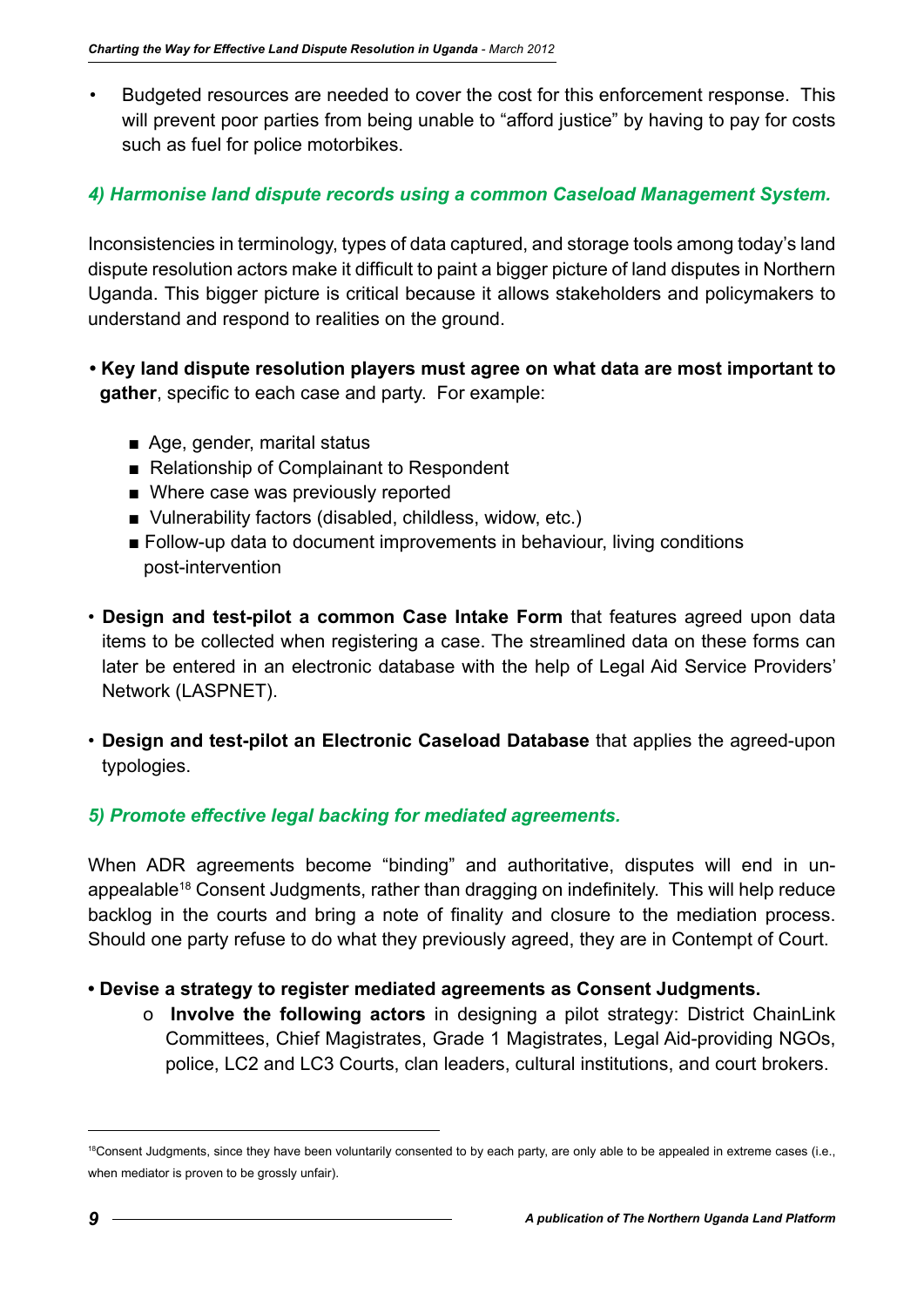- The following plan is a proposed starting point for NGOs carrying out mediation:
	- o **Appoint, train, and register NGO Neutrals**19 as is currently done with Court-Annexed Mediators in the Commercial High Court. These Registered NGO Neutrals would be qualified to facilitate mediated agreements that would then be entered as Consent Judgments.
		- **Each agreement must contain a detailed sketch map** of the area drawn by one of the registered neutrals, with all necessary signatures.
		- **Clans would be responsible for planting boundary trees** as necessary.
		- o **Agree to a plan for enforcement** if the Consent Judgment is breached.
		- o Where disputes mediated by a Registered NGO Neutral do NOT result in agreement:
			- **Registered Neutral writes an evaluation (legal opinion)** of the previously mediated case (according to the Principles, Practices, Rights and Responsibilities (PPRR) and state laws) and **refers the case to the next level** (of the clan or court).
			- **Registered Neutral acts as a "Friend of Court"** to advise the court (or the clan) on the case and provide reasoning for why this case may be Land Grabbing. If found to be Land Grabbing, the case is handled accordingly (i.e., referred to Magistrate Grade 1 Court).

*We, the members of the Northern Uganda Land Partners Platform, appreciate the dedicated work of police, court officials, policy makers, lawyers, civil servants, and community members to resolve the land conflicts that hinder Uganda's human and economic development. In light of this, we gladly welcome your feedback and questions. Together, we are indeed stronger and more creative.* 

*Let us do what we can today to make land justice a lasting reality in Uganda.* 

*Please direct all communication for the Platform to Sean Farrell at <i>Sfarrell@trocaireug.org* 

<sup>19</sup>Section 89 of the Land Act (amended 2004) states that *"There shall be one or more Mediators in each District who shall be appointed by the District Land Tribunal and the appointment shall be on an ad hoc basis."* Yet today, District Land Tribunals are no longer operative and there is no provision for the appointment and/or registration of these mediators. There is thus need for the Magistrate Grade 1 to determine who is, and is not, a legitimate mediator of a customary land dispute, and who is qualified to mediate and/or identify Land Grabbing cases (Registered NGO Neutrals).